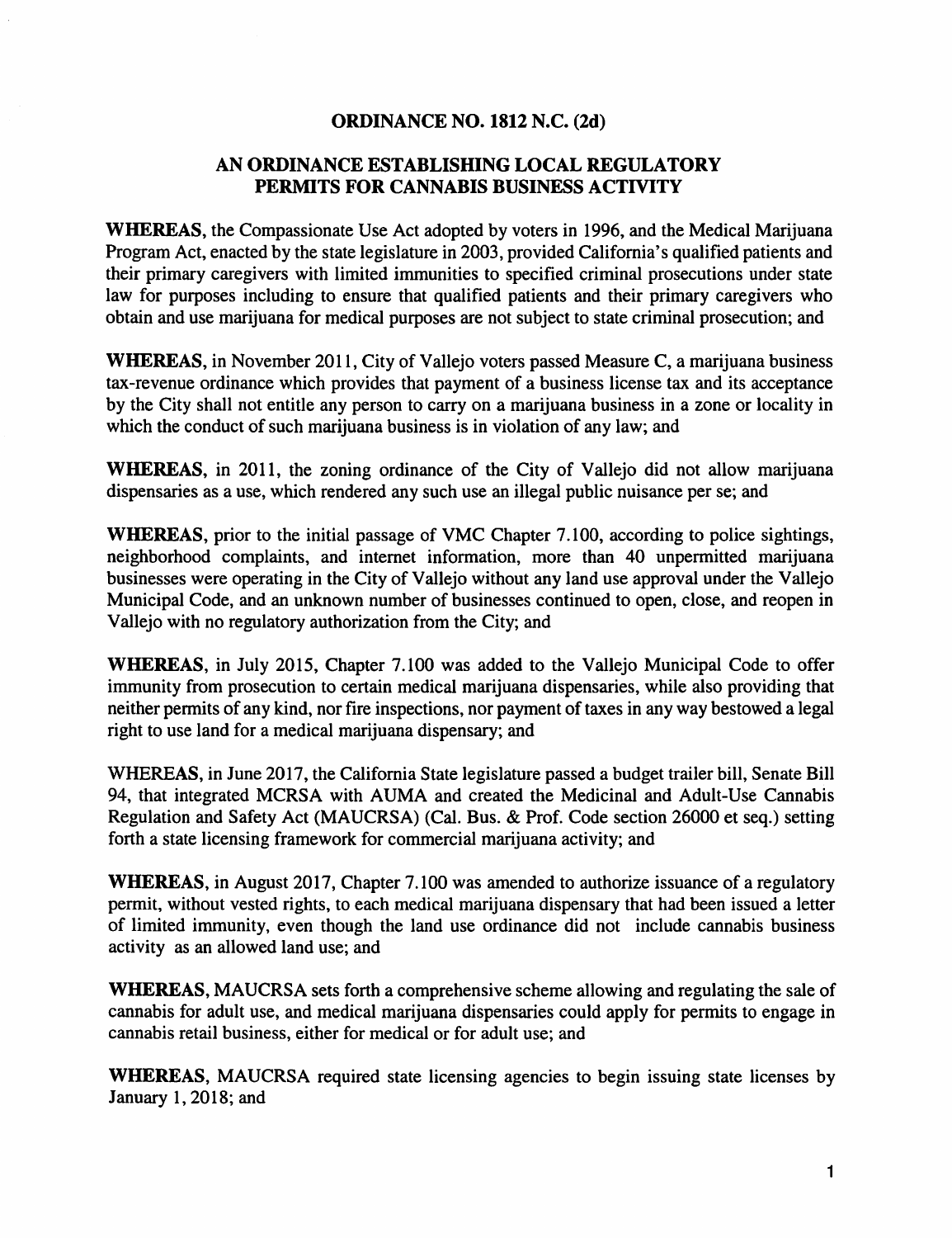WHEREAS, the state licensing agencies issued emergency regulations on November 16, 2017, and the Office of Administrative Law issued its final decision on the adoption of the regulations before January 1, 2018, and re-adopted emergency regulations effective June 6, 2018; and

WHEREAS, on May 22, 2018, Vallejo amended its zoning ordinance to allow cultivation, distribution, and manufacturing uses in compliance with the state regulatory scheme and local land-use requirements; and

WHEREAS, the City Council is, concurrently with this ordinance, amending its zoning ordinance to provide that certain cannabis related land uses are permitted land uses in designated zones within the city of Vallejo as long as local and state regulatory permits are also obtained; and

WHEREAS, it is the City Council's desire to end illegal nonconforming land uses for cannabis business retailers who have been issued a local regulatory permit pursuant to Chapter 7 .100 of the Vallejo Municipal Code, while at the same time affording these cannabis business retailers a reasonable amortization period in order to either relocate or legalize the land use, as needed, before ending the currently illegal land use; and

WHEREAS, during the amortization period, cannabis business retailers should seek to apply for and obtain the required local regulatory permits under VMC Chapter 7 .200 and the required land use entitlements under the city's zoning ordinance to ensure the continuance of their cannabis business activity; and

WHEREAS, Cal. Bus. & Prof. Code section 26200 expressly recognizes the authority of a city to regulate cannabis business activities; and

WHEREAS, the City Council may consider the issuance of additional local regulatory permits in the future if the number of cannabis businesses declines.

# NOW THEREFORE, THE CITY COUNCIL OF THE CITY OF VALLEJO DOES ORDAIN AS FOLLOWS:

SECTION 1. Vallejo Municipal Code Chapter 7.200 is hereby repealed and replaced with a new Chapter 7 .200 to read as follows:

#### 7.200.010 Purpose and intent.

It is the purpose and intent of this chapter to exercise local police power and authority to the full extent allowed by the California Constitution and the Medicinal and Adult-Use Cannabis Regulation and Safety Act of 2017, to facilitate safe access to and regulate certain businesses engaged in cannabis business activity and to regulate cannabis laboratories while preventing the proliferation of noncompliant and nonconforming illegal cannabis businesses and negative secondary effects associated with them including crime, code violations, and strain on municipal staff and resources. This ordinance is not intended to conflict with federal or state law. Nothing in this ordinance purports to permit activities that are otherwise illegal under federal, state, or local law.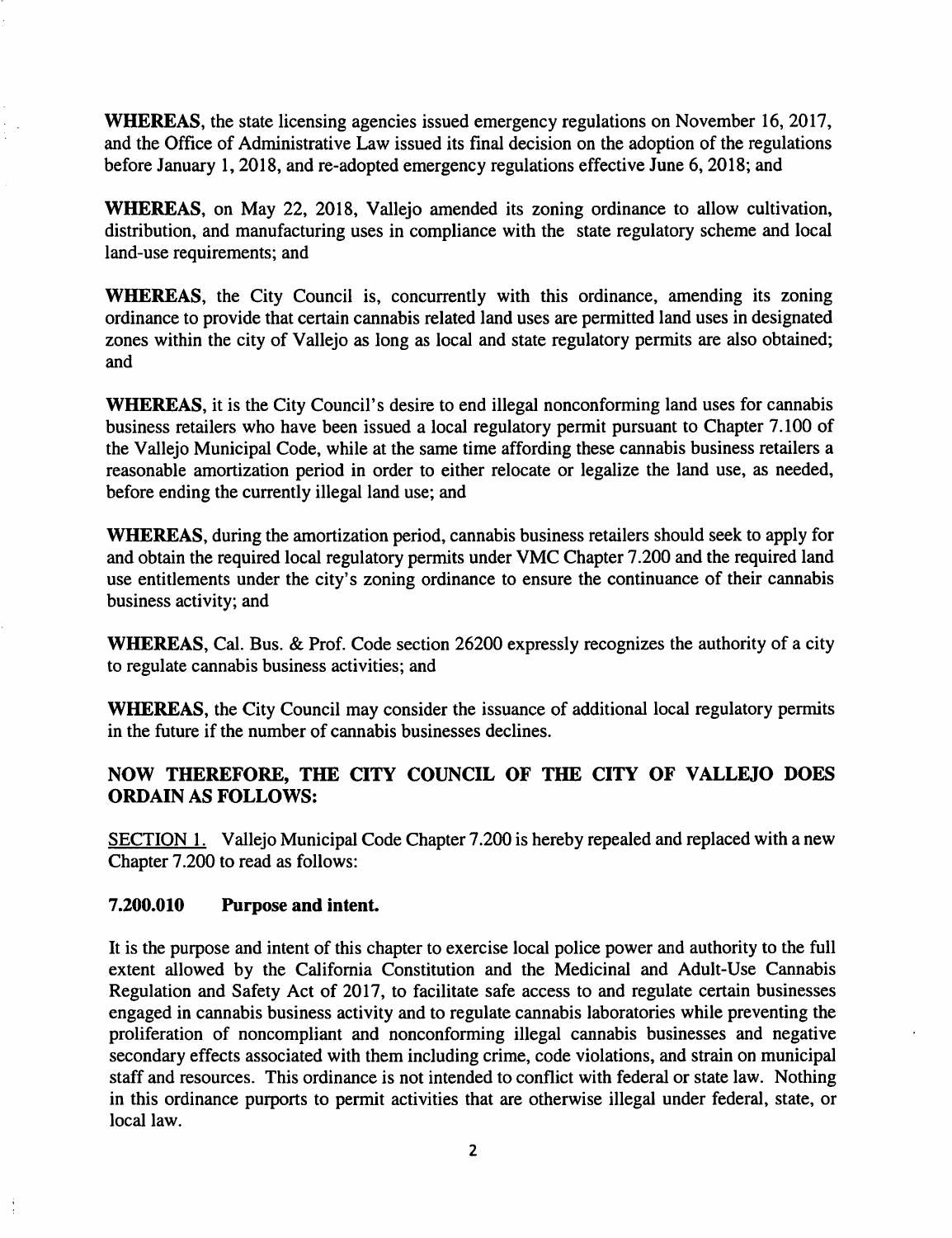#### **7.200.020 Definitions.**

Unless a different definition is set forth below or in Chapter 16.06 of the Vallejo Municipal Code, whenever cannabis industry-related words or phrases appear in this chapter, they shall be given a meaning that is consistent with the definitions contained in Cal. Bus. & Prof. Code section  $26001.$ 

"Amortization period" is the period of time after which all non-conforming cannabis businesses must cease. For purposes of this ordinance, the amortization period begins upon the effective date of this ordinance and ends on January 1, 2022.

"Applicant" is an owner who is applying for the local regulatory permit issued under this chapter.

"Cannabis" has the same meaning as marijuana in section 5.05.100 of the Vallejo Municipal Code. Cannabis includes *Cannabis indica,* and *Cannabis ruderalis,* whether growing or not; the seeds thereof; the resin, whether crude or purified, extracted from any part of the plant; and every compound, manufacture, salt, derivative, mixture, or preparation of the plant, its seeds, or resin.

"Cannabis concentrate" means cannabis that has undergone a process to concentrate one or more active cannabinoids, thereby increasing the product's potency. Resin from granular trichomes from a cannabis plant is a concentrate. A cannabis concentrate is not considered food, as defined by Section 109935 of the California Health and Safety Code, or a drug, as defined by Section 109925 of the California Health and Safety Code.

"Cannabis business" is a store or location engaged in cannabis business activity.

"Cannabis business activity" is commercial cannabis activity consisting of retail sales, delivery, distribution, storage, dispensing, selling, manufacturing, infusing, packaging, re-packaging, labeling, re-labeling, cultivating, delivering and distributing cannabis, cannabis concentrate, cannabis products and cannabis accessories as defined, licensed and permitted in accordance with the Vallejo Municipal Code, its zoning ordinances, and as further regulated by the State of California pursuant to the Medical and Adult-Use Cannabis Regulation and Safety Act (MAUCRSA). Cannabis business activity does not include "cannabis testing laboratory"

"Cannabis business retailer" is a store or business engaged in authorized retail sales of adult-use cannabis goods to individuals who are at least 21 years of age, and medicinal cannabis goods to individuals at least 18 years of age who possess a valid physician's recommendation for himself or herself or a person for whom he or she is a primary caregiver.

"Cannabis cultivation" is the planting, growing, harvesting, drying, curing, grading, or trimming of cannabis.

"Cannabis distribution" is the procurement, sale and transport of cannabis and cannabis products between persons who have the required State and Local licenses and permits.

"Cannabis manufacturing" refers exclusively to the non-volatile production, preparation, propagation, or compounding of cannabis or cannabis products whether done directly or indirectly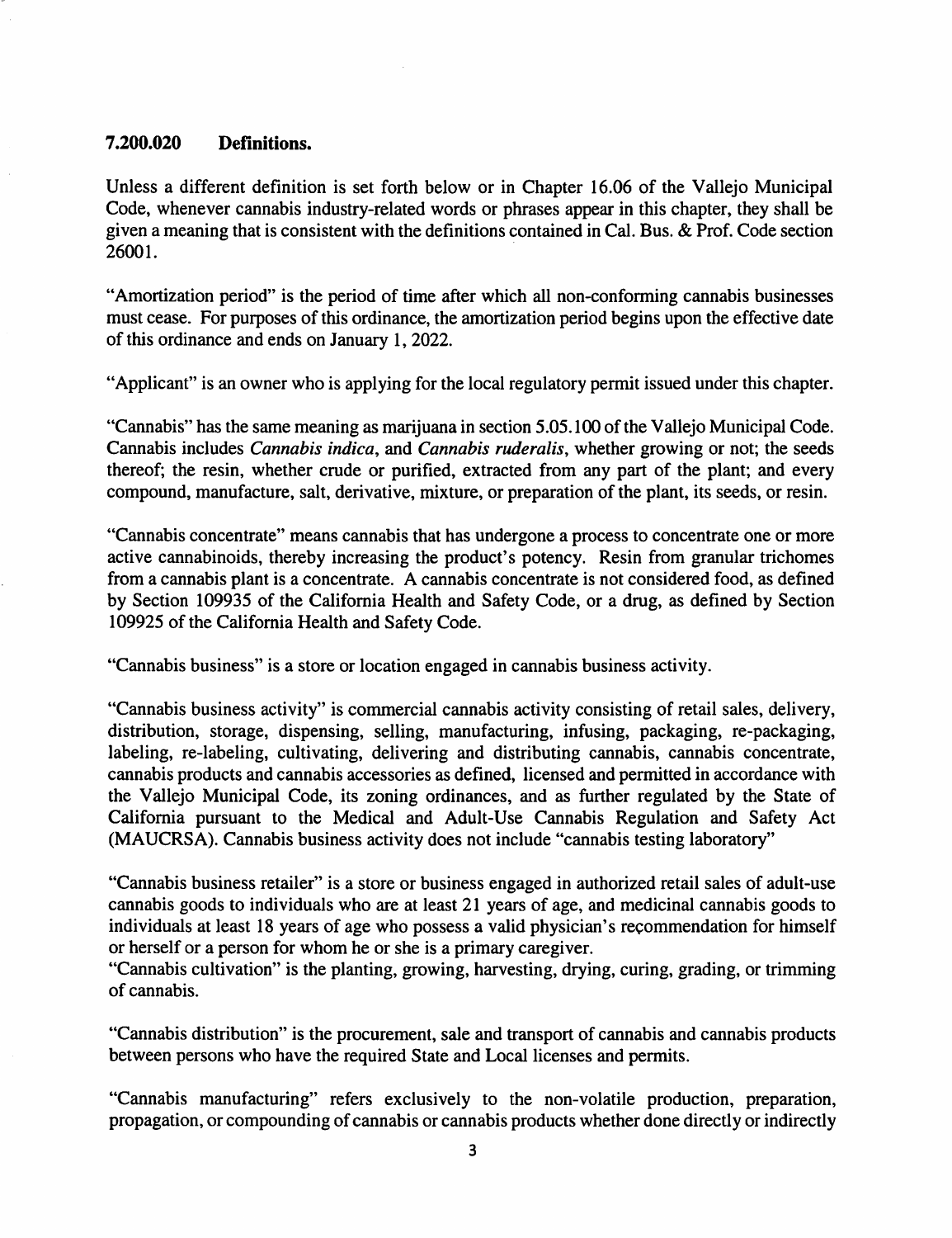or by extraction methods, or independently by means of chemical synthesis, or by a combination of extraction and chemical synthesis, at a fixed location. This classification also includes infusion, consisting of the direct incorporation of cannabis, cannabinoids, or cannabis concentrates into an edible, topical or other product to produce a cannabis product as well as the packaging or repackaging of cannabis or cannabis products and the labeling or re-labeling of cannabis containers.

"Cannabis products" has the same meaning as in Section 11018.1 of the California Health and Safety Code.

"Cannabis testing laboratory" means a testing laboratory, facility, or entity which offers or performs tests of cannabis, cannabis concentrate or cannabis products to determine chemical profile, the presence of contaminants, or other similar information.

"Local regulatory permit" is the regulatory permit issued by the City of Vallejo to permit specific kinds of cannabis business activity and cannabis testing laboratories in accordance with this chapter.

"Manager" means a person hired by or accountable to the cannabis business or laboratory who is responsible for its establishment, organization, registration, supervision, or oversight, including but not limited to persons who perform the functions of president, vice president, director, operating officer, financial officer, secretary, treasurer, or manager of the cannabis business.

"Nonconforming cannabis business(es)" are those cannabis businesses who have not obtained their land use entitlement under the city's zoning ordinance or are not in full compliance with the Vallejo Municipal Code and the State of California's Medical and Adult Use Cannabis Regulation and Safety Act (MAUCRSA).

"Owner" means any of the following:

- 1. A natural person with a majority ownership interest in the business entity.
- 2. The chief executive officer of a nonprofit or other entity.

"Property" as used in this chapter means the location at which the cannabis business activity occurs.

#### 7.200.030 Unregulated cannabis business activity prohibited.

A. It is prohibited to engage in cannabis business activity or to operate a cannabis testing laboratory, without paying the applicable tax, obtaining the required local regulatory permit(s) and the required state license(s). Cannabis business activity that is permitted under this chapter is solely that cannabis business activity that is defined in section 7 .200.020.

B. The use of any building, structure, location, premises or land to conduct cannabis business activity or to operate a cannabis testing laboratory without the proper license(s) and local regulatory permit(s) required under this code and under state law shall be deemed to be unregulated cannabis business activity and is prohibited.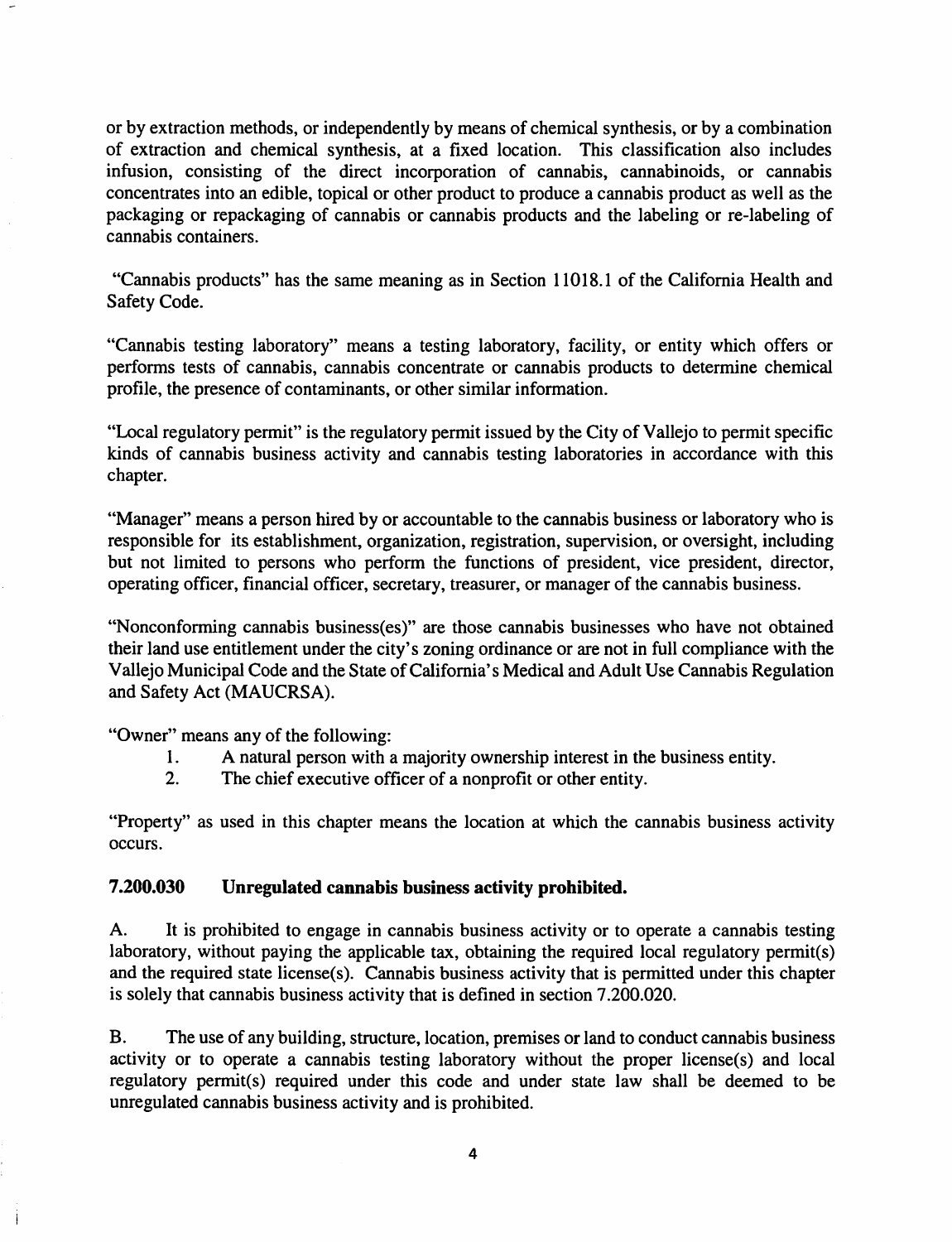C. It is unlawful for any person knowingly to make any false, misleading or inaccurate statement or representation in any form, record, filing or documentation required to be maintained, filed or provided to the City under this chapter or any applicable section of the Vallejo Municipal Code. A violation of this subsection may be prosecuted as a misdemeanor punishable by imprisonment in the county jail not exceeding six months, or by a fine not exceeding one thousand dollars (\$1,000), or by both.

D. It is prohibited to engage in cannabis manufacturing involving volatile methods of production, preparation, propagation, compounding or infusion.

# 7.200.040 No Vested or Nonconforming Rights.

The local regulatory permit authorizing the cannabis business activity or the cannabis testing laboratory shall not create, confer, or convey any vested or nonconforming right or benefit or land use entitlement running with the land.

## 7.200.050 Local regulatory permit authorizing cannabis business activity and cannabis testing laboratory.

A. A local regulatory permit is required to conduct any type of cannabis business activity or to operate a cannabis testing laboratory.

B. Annual term. Local regulatory permits are valid upon issuance for the remainder of the fiscal year and must be renewed annually on or by June 30 for the next fiscal year (e.g., for applications submitted by June 30, 2019, the permit shall be valid until June 30, 2020.)

C. Permit types. The following permits are issued by the City of Vallejo:

| <b>7.200 Table of Cannabis Permits</b> |          |
|----------------------------------------|----------|
| Cannabis business Retailer             | CR       |
| <b>Cannabis Cultivation</b>            | $\rm CC$ |
| <b>Cannabis Distribution</b>           | CD       |
| <b>Cannabis Manufacturing</b>          | CM       |
| <b>Cannabis Testing Laboratory</b>     | rη       |

D. Permits for cannabis business activity. An eligible applicant wishing to engage in cannabis business activity must apply and obtain a CR permit. A CR business retailer is eligible to apply for and obtain a CC, a CD, or a CM permit, or any combination thereof.

- I. Eligibility.
	- a. The following applicants are eligible to receive a CR permit authorizing retail sales of cannabis.
		- i. Those cannabis business owners who received a limited immunity authorization letter from the City of Vallejo on or before August 22, 2017.
		- ii. Those cannabis business owners who received written authorization from the city manager to receive a transferred CR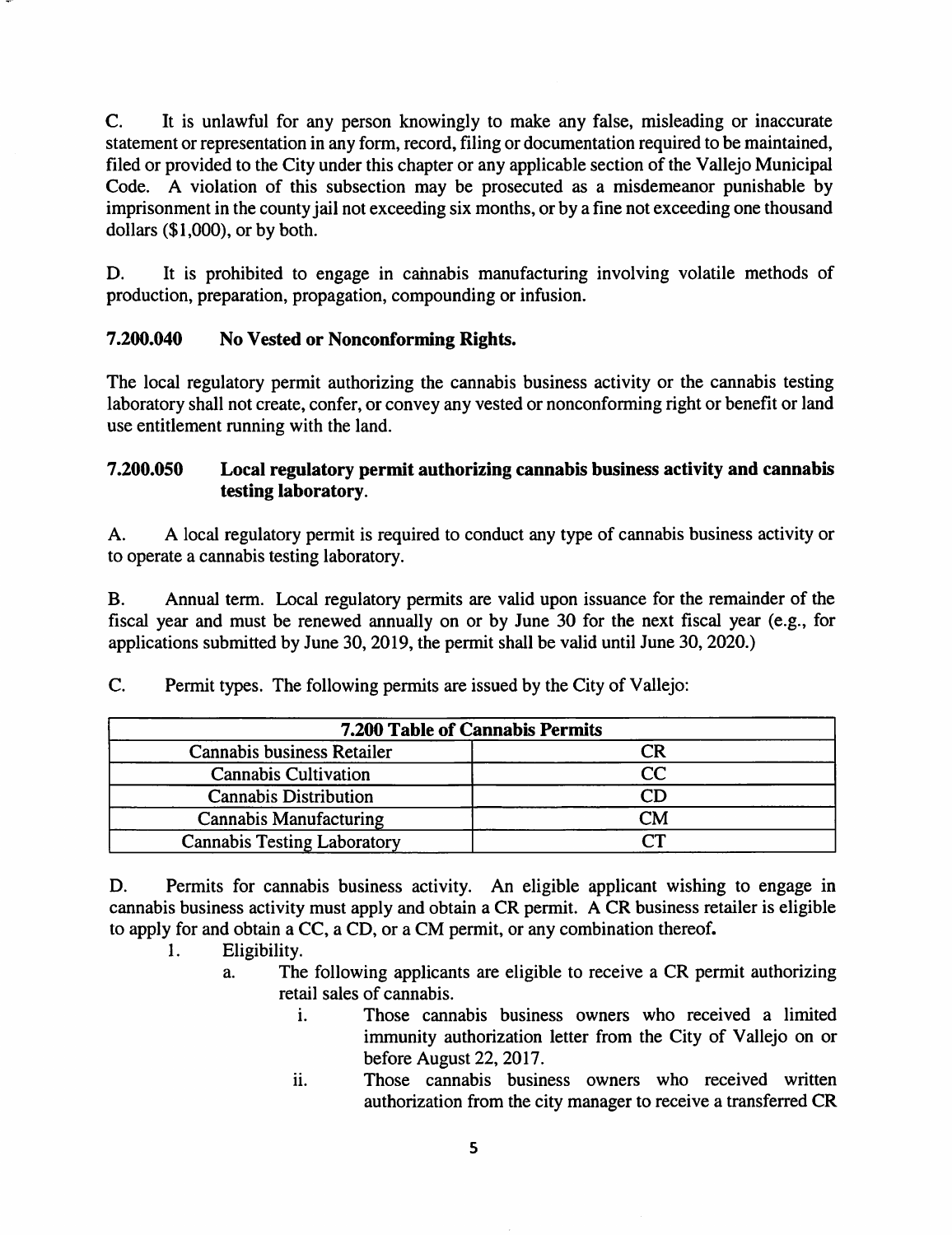permit issued under Chapter 7.200 of this Code as described in section 7.200.100.

- b. Applicants for a CC, CD or CM permit must also hold a CR permit.
- c. Applicants must meet the requirements of7.200.060(C) and 7.200.070.
- 2. Revocation. Local regulatory permits are subject to revocation pursuant to section 7.200.120.
- 3. Co-location. A CR cannabis business retailer may locate its cannabis business activity for which a CC, CD and/or CM is required either on its existing location, or in one other location as long as zoning permits are obtained and the other location, like the primary location, complies with all applicable local and state laws.
- 4. Relationship with zoning ordinance. A CR cannabis business retailer must obtain a minor use permit to conduct manufacturing and distribution cannabis business activities, whether at its primary cannabis business retailer location or at the one<br>other additional site. However, as limited by VMC section other additional site. However, as limited by VMC section 16.58.040(H)(Accessory uses), manufacturing and distribution activities may be conducted at the primary cannabis business retail site.
- E. Permits for cannabis testing laboratory.
	- 1. Eligibility.
		- a. A cannabis testing laboratory applicant may not be affiliated with, a subsidiary of, a business partner, a manager or employee of a cannabis business retailer.
		- b. Applicants must meet the requirements of 7.200.070(D).
	- 2. Location. A cannabis testing laboratory may not co-locate with any other cannabis business conducting cannabis business activity.

## **7.200.060 Application/Renewal Requirements.**

A. All cannabis business retailers who held a local regulatory permit under VMC Chapter 7 .100 must apply no later than January 1, 2021, for the CR permit described in this chapter and comply with the requirements of 7.200.060(C) continuously. This local regulatory permit must be obtained initially and thereafter renewed every year together with the annual tax certificate renewal. Renewal applications must be submitted at least 60 days before the end of the fiscal year. A cannabis business retailer who submits a renewal application late (less than 60 days before the end of the fiscal year) will be required to submit a new application and pay a new application fee. Cannabis business owners must include information showing compliance with each requirement in 7.200.060(C) below in their initial application as well as each renewal.

B. All applicants for a CT cannabis testing laboratory must submit an application, which must be renewed every year together with the annual tax certificate renewal. Applicants must include the information showing compliance with each requirement in 7.200.060(C) below in their initial application as well as each renewal.

C. Each applicant for a local regulatory permit and for renewal of that permit shall have one owner who must use his or her natural name in the application, and whose name must be the same name appearing in the City's business license, must be named as one of the principals in the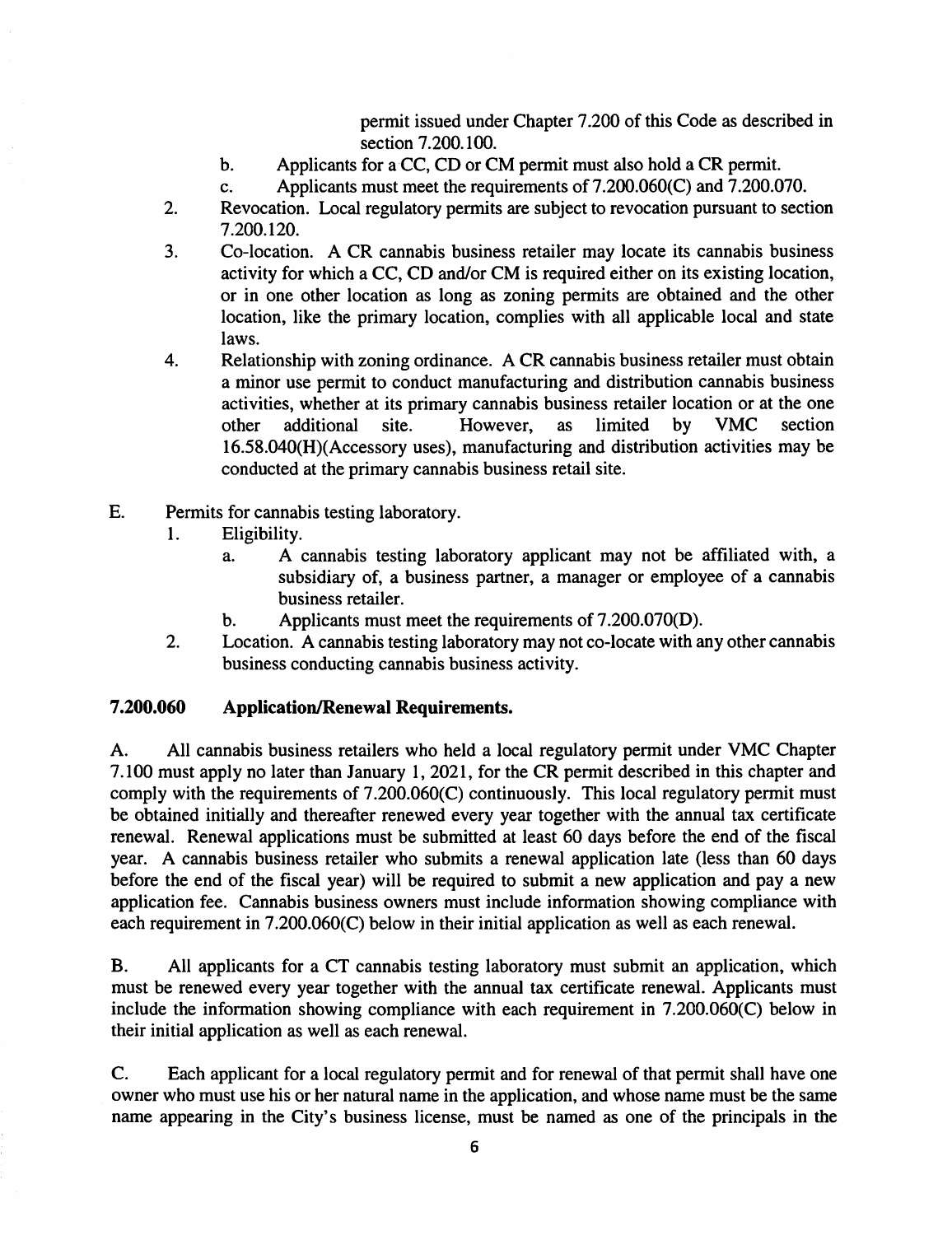Secretary of State filings, and must sign a declaration under penalty of perjury attesting to the truthfulness in meeting every requirement hereunder. The following submissions and truthfulness in meeting every requirement hereunder. requirements apply to applicants who apply for or renew the local regulatory permit issued pursuant to this chapter in order to conduct cannabis business activity or operate a cannabis laboratory:

- 1. For businesses engaged in cannabis business activity only:
	- a. A copy of the limited immunity authorization letter issued by the City of Vallejo received on or before August 22, 2017, if applicant is an original person who received it, or, a copy of the limited immunity authorization letter issued by the City of Vallejo plus a copy of the authorization letter from the city manager authorizing transfer of the local regulatory permit as described in section 7 .200.100 if the applicant is not the original person who received it.
	- b. A copy of the tax certificate issued by the City to the cannabis business when it operated as a medical marijuana certificate, before April 23, 2013.
	- c. A statement of whether edible cannabis is prepared onsite and, if so, evidence of approval from the applicable regulatory agency pursuant to state law.
- 2. For businesses engaged in cannabis business activity and for cannabis laboratories:
	- a. An approved land use permit(s), together with the conditions of approval authorizing the applicable cannabis business activity for which a local regulatory permit is being sought.
	- b. A copy of the Bureau of Cannabis Control license(s) for the applicable cannabis business activity or for the cannabis testing laboratory for which a local regulatory permit is being sought.
	- c. A copy of documents showing current taxes paid to the City and to the State.
	- d. Upon application, and together with any renewal application, or within two weeks of any changes, applicant must update the City with any changes to the address of the property where the cannabis business is operating.
	- e. Upon application, and together with any renewal application, or within two weeks of any changes, provide to or update the City with the name, address, telephone number, title and function(s) of each manager. For each manager, a fully legible copy of one (1) valid government-issued form of photo identification, such as a driver's license shall be submitted.
	- f. Upon application, and together with any renewal application, or within two weeks of any changes, provide to or update the City with any changes to the criminal status of any of its owner or manager(s) in the event any of them is charged with or has been convicted within the previous ten ( 10) years of a crime of moral turpitude (such as theft, fraud, or assault), or has been charged or convicted of crimes involving the sale or distribution of any controlled substance.
	- g. Upon application, and together with any renewal application, or within two weeks of any changes, submit a summary criminal history ("LiveScan") for each owner or manager prepared not more than two (2) weeks prior to the date of submission and demonstrating that there are no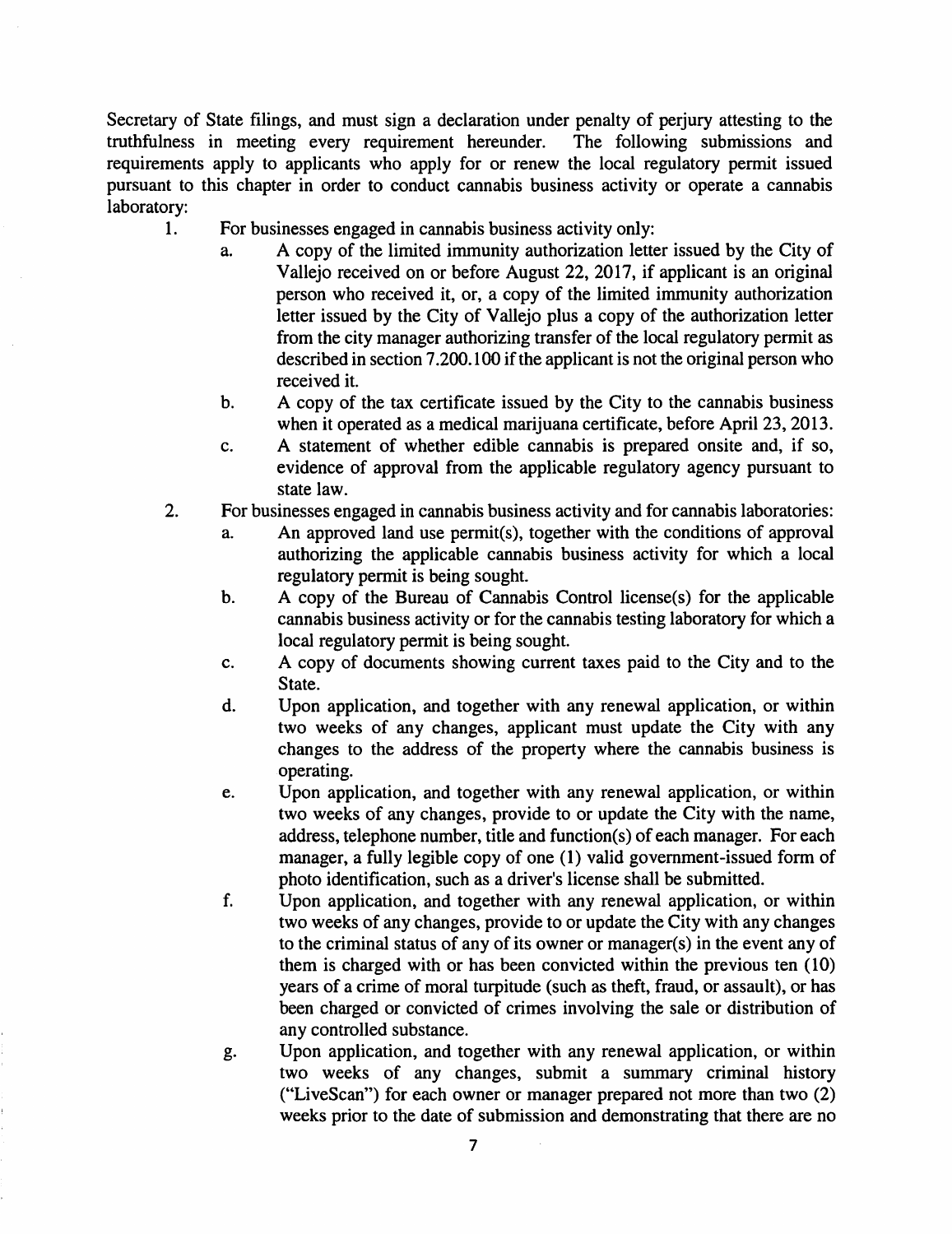pending charges or convictions for any crime (including, without limitation, theft, fraud, or assault) within the previous 10 years, and that the owner or manager has been charged or convicted of crimes involving the sale or distribution of any controlled substance.

- h. Upon application, and together with any renewal application, or within two weeks of any changes, provide to or update the City providing all relevant documents reflecting the initial business entity creation or any changes to its business entity, including changes in principals, changes to the incorporation status, its filed articles of incorporation with the Secretary of State, statements of information, by-laws, charter, constitution etc.
- i. For those cannabis businesses engaged in cannabis business activity, a valid seller's permit from the California Board of Equalization.
- j. The name, telephone number, and address of the applicant's current agent for service of process.

D. If any of the application or renewal requirements are not met, the city manager shall notify the applicant of the deficiency within 30 calendar days of submission of the application or the renewal, after which the applicant will have 14 calendar days from receipt of notice to correct the deficiency. If the deficiency is not corrected within 14 calendar days, the city manager may deny the permit and notify the applicant of this determination in writing.

# **7.200.070 Additional cannabis business regulations.**

A. All transactions shall designate Vallejo as the point of sale and be completed through a single, fully integrated point of sale software system acceptable to the finance director.

B. Inspections by a representative of the City may be conducted anytime during the business's regular business hours, to the full extent allowed by state and federal law.

C. Cannabis business owners and cannabis laboratory owners may only engage in cannabis business activity, apply for local and state licenses, advertise, and operate a cannabis laboratory, as applicable under one business name. The name of the business and the name of the owner must both be included as such on their local permit(s) and on their state license(s).

D. No person who is currently charged with or has been convicted within the previous ten (10) years of a crime of moral turpitude (such as theft, fraud, or assault), or a crime involving the sale or distribution of any controlled substance, shall be engaged directly or indirectly in the management of the cannabis business, nor shall any such person manage or handle the receipts and expenses of the cannabis business or cannabis laboratory.

E. No cannabis business activity of any kind other than as described in the corresponding local regulatory permit application and the local regulatory permit may conducted on the cannabis business site.

## **7.200.080 Delivery.**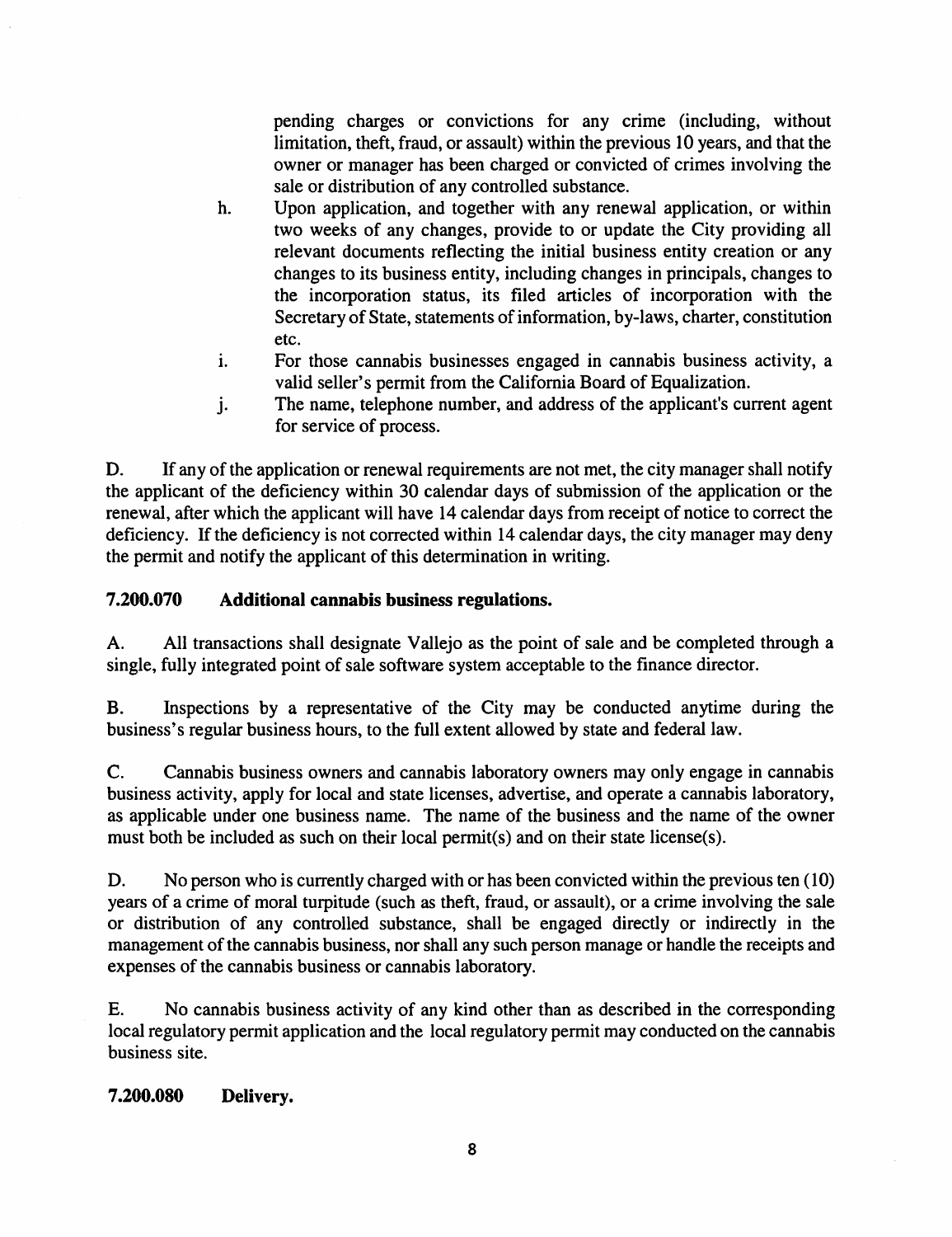A. Each authorized cannabis business is authorized to deliver cannabis.

B. Deliveries originating outside of Vallejo shall comply with all local and state law requirements, including obtaining a Vallejo business license and paying Vallejo business license tax.

C. Every person making a delivery of cannabis in Vallejo shall carry a copy of the local and state license authorizing delivery and shall submit a copy of such licenses to the city manager prior to engaging in deliveries.

#### 7.200.090 Conditional regulatory permit.

Notwithstanding the land use approval requirement under section  $7.200.060(C)(2)(a)$ , the city manager in his or her reasonable discretion, may authorize the issuance of a conditional local regulatory permit under this chapter to any applicant who has submitted all the required information and met all other applicable requirements of this chapter if the applicant has submitted a complete land use entitlement application and paid its fee but the City has not yet ruled on its approval. If the City issues the required land use entitlement, the temporary conditional regulatory permit shall become the local regulatory permit issued under this chapter. If the City denies the land use entitlement, the temporary conditional use permit shall be revoked.

#### 7.200.100 Transfer of local regulatory permit for cannabis business activity.

A. All transfers of the local regulatory permit for CR from one owner engaged in cannabis business activity to another owner must be approved by the city manager. A transfer of the local regulatory permit without city manager approval voids the local regulatory permit. A cannabis laboratory local regulatory permit may not be transferred.

B. Subject to the following conditions, the city manager may approve a transfer of the local regulatory permit to another cannabis business owner.

C. The subsequent cannabis business owner must submit a joint application for transfer of the local regulatory permit, and pay the initial application fee to demonstrate compliance with all the requirements contained in 7 .200.060 and 7 .200.070 in a form provided by the city manager at least three months prior to the desired date of transfer, or, a shorter time period as may be provided by the city manager in his or her discretion.

D. The local regulatory permit may not be shared or split between two or more owners. Only one owner at a time may hold the local regulatory permit.

E. The original business owner and the subsequent business owner must provide a notarized letter signed by each of them declaring their intent to transfer the business, and their joint request that the local regulatory permit be approved for transfer by the City of Vallejo.

F. At the time of the transfer request, payment of all city and state taxes must be current, and the cannabis business must be in good standing, and in compliance with all state and local laws.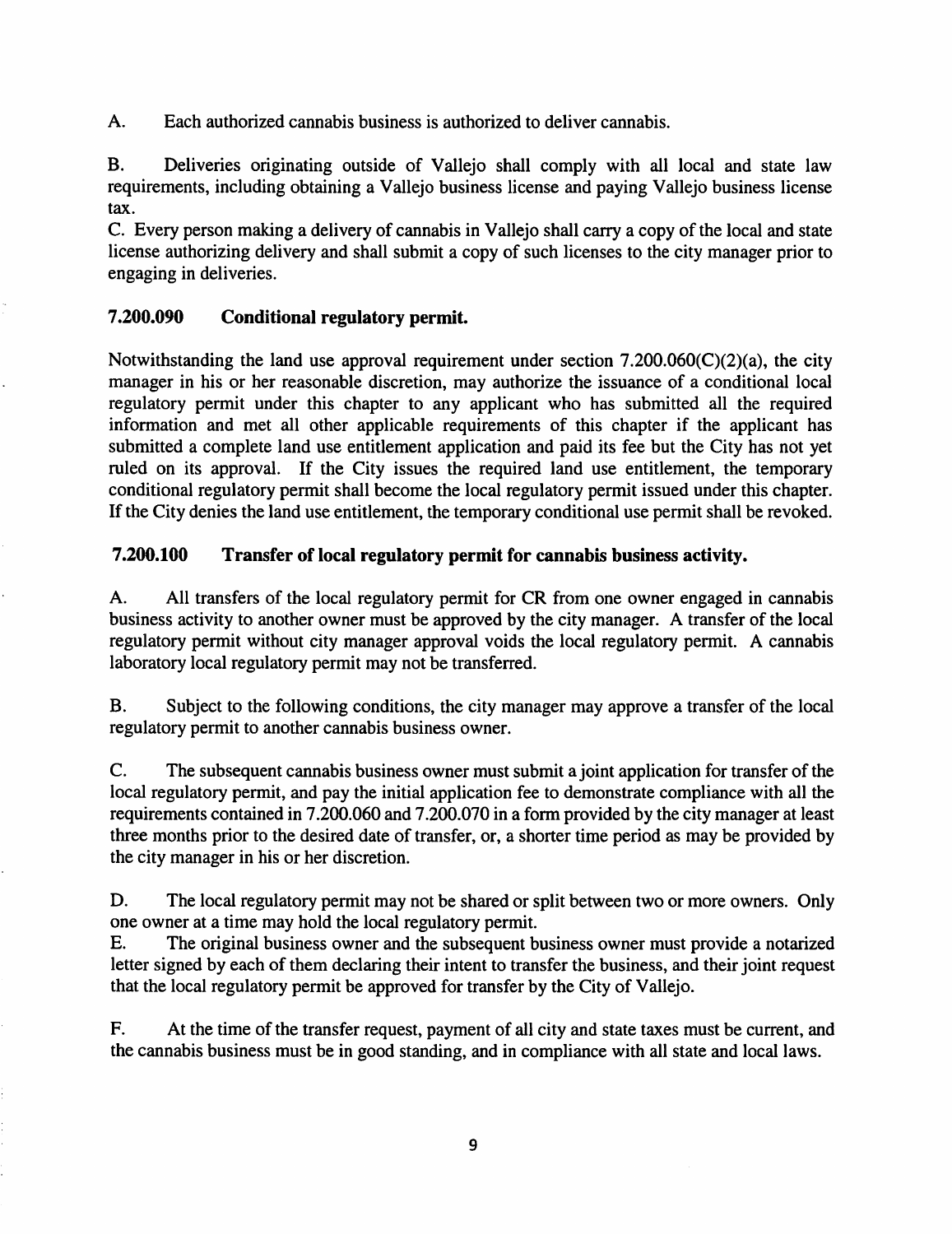G. The original business owner must cease all cannabis business activity within the city of Vallejo and may not be employed by or involved in the new business owner's cannabis business activity for a period of one year.

H. The subsequent business owner may not begin to conduct cannabis business activity within the city of Vallejo until the city manager approves the transfer in writing.

I. Upon approval of the transfer, the new business owner shall be subject to the same requirements as the original business owner.

J. If the transfer is not approved, the original business owner may either 1) immediately remedy the condition(s) which led to the denial of the transfer or 2) retain the local regulatory permit if the original cannabis business is in full compliance.

# **7.200.110 Maintenance of Records.**

A. An original permit holder or their assignee or a cannabis testing laboratory permittee shall maintain the following accurate and truthful records on the Property:

- 1. The full legal entity name of the cannabis business as recorded with the California Secretary of State, the name and address of its agent named for service of process, and the address of the property where the cannabis business activity is conducted.
- 2. The full name, all residential and business address(es), and telephone number(s) of each cannabis business owner(s) and manager(s); date of joining, date of birth, and the exact nature of the participation in the ownership of and the management of the cannabis business.
- 3. The current address of all sites at which cannabis is cultivated for the cannabis business retailer.
- 4. A written accounting of all cash and in-kind contributions, reimbursements, and compensation provided by or to the cannabis business owners, managers and members to or from the cannabis business retailer cannabis, and all expenditures and costs incurred by the cannabis business retailer.
- 5. An inventory record documenting the dates and amounts of cannabis sold, stored, delivered or distributed from the property.

B. These records shall be maintained for a period of five (5) years and shall be made available by the manager to the City upon request.

## **7.200.120 Revocation of Permit to operate.**

A. The City Manager may revoke a permit if any of the following conditions apply:

- 1. Failure or inability to comply with the provisions of Chapter 7.200 any other applicable provision of the Vallejo Municipal Code or applicable state law;
- 2. Failure to provide information required by the City;
- 3. Conviction of an offense listed in Section 7.200.070(0) of the Vallejo Municipal Code;
- 4. Suspension or revocation of a required state license pursuant to MAUCRSA;
- 5. Failure to pay City marijuana tax; or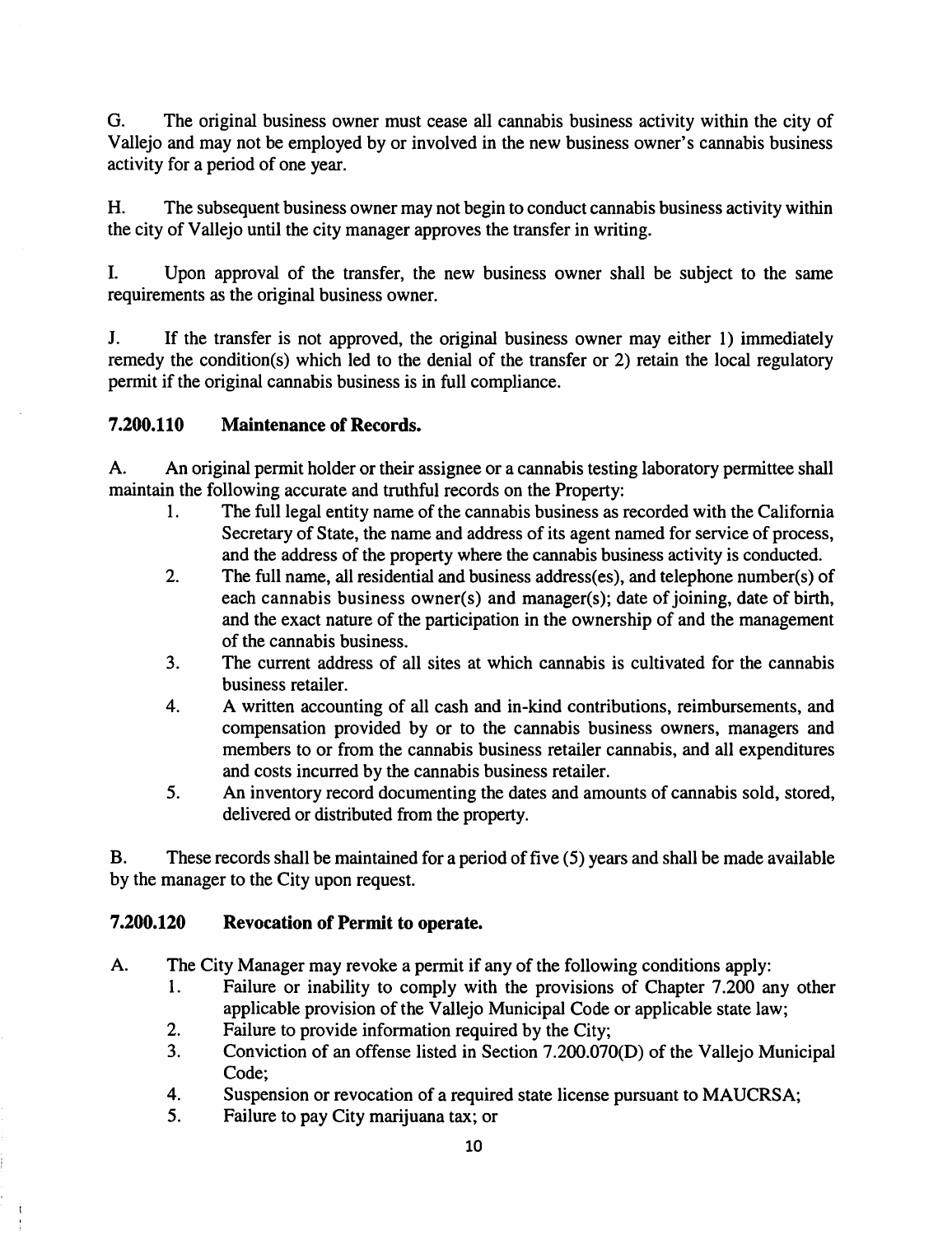- 6. Failure to maintain valid State seller's permit.
- 7. Failure to maintain all applicable State License types.

B. No revocation shall occur unless the city manager has issued a written warning sent by U.S. mail to the holder of the permit to operate and the permit holder has failed to comply within 30 calendar days of mailing.

# 7.200.130 Appeal of Denial or revocation of a permit to operate.

A. Any person aggrieved by the decision of the city manager or his/her designee to deny or revoke the permit to operate may appeal the city manager or his/her designee's written decision within 14 calendar days of the date of issuance.

B. The appeal shall be heard by a hearing officer selected by the City. The hearing officer shall render a written decision affirming or reversing the decision of the city manager or his/her designee.

C. Any person aggrieved by the decision of the hearing officer may seek judicial review of the decision by filing a petition with a court of competent jurisdiction pursuant to California Code of Civil Procedure sections 1094.5 and 1094.6.

# 7.200.140 Inspection Authority.

City representatives may enter and inspect the property of every original permit holder or their assignee or cannabis testing laboratory containing cannabis activity between the hours of nine o'clock (9:00) a.m. and seven o'clock (7:00) p.m., or at any reasonable time to ensure compliance and enforcement of the provisions of this chapter. It is unlawful for any Property owner, landlord, lessee, member or manager or any other person having any responsibility over the operation to refuse to allow, impede, obstruct or interfere with an inspection.

## 7.200.150 Public Nuisance.

Any original permit holder or their assignee that is not in compliance with this chapter or Title 16 or MAUCRSA is an illegal public nuisance.

## 7.200.160 Enforcement.

A. Any person violating any provision of this chapter or misrepresenting any material fact in demonstrating compliance with permit requirements shall be deemed guilty of a misdemeanor punishable by a fine of not more than one thousand dollars (\$1,000) or by imprisonment for not more than twelve (12) months, or by both such fine and imprisonment.

B. As a nuisance per se, any violation of this chapter shall be subject to injunctive relief, revocation of the certificate of occupancy for the property, disgorgement and payment to the City of any and all monies unlawfully obtained, costs of abatement, costs of investigation, attorney fees, and any other relief or remedy available at law or equity. The City may also pursue any and all remedies and actions available and applicable under local and state law for any violation